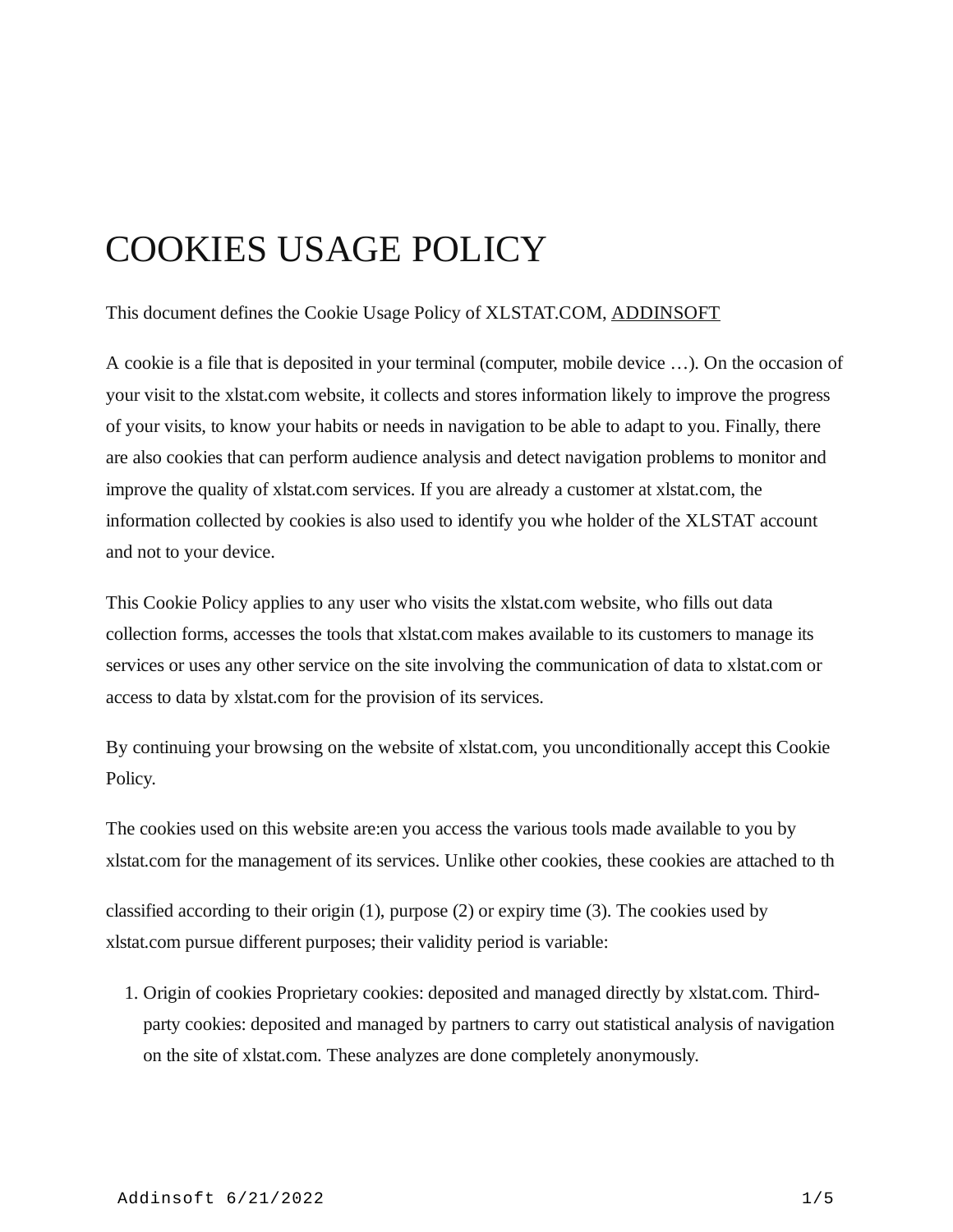2. Purpose of cookies Technical Cookies and / or Customization: By identifying the session, they facilitate navigation, allowing access to restricted access tools in addition to tailor-made options available. They make it possible to provide the service previously requested by the user.

Analytics cookies and / or targeted advertising: they allow to realize statistics of audience number of visits received in the various sections of the site, frequency of the visits, behaviors and habits of the users in order to improve the navigation and the services offered by xlstat.com (xlstat.com uses Google Analytics, a web analytics service from Google Inc.) - as well as managing ad slots on the xlstat.com website. When you click on one of these advertising spaces, cookies may be placed to create user profiles to provide targeted advertising content. These cookies work anonymously.

3. Cookie expiration time Session cookies: collect and store data when the user browses the xlstat.com website. Persistent cookies: collect and store data in the user's terminal for a variable duration, depending on their purpose.

By setting your browser options, you can accept, reject or delete all or some of the cookies in your device. Here is a non-exhaustive list of help with browser settings:

- [Firefox](https://support.mozilla.org/kb/cookies-information-sites-record)
- [Chrome](https://support.google.com/chrome/answer/95647?hl=en)
- [Internet Explorer](https://support.microsoft.com/en-us/help/278835/how-to-delete-cookie-files-in-internet-explorer)
- [Safari](https://support.apple.com/kb/ph21411?locale=en_CA)

Even if you set up your browser so that some or all cookies will be refused or blocked, you will continue to access information from the xlstat.com website. However, disabling one or more cookies could prevent or make it difficult to navigate the site or limit the use of certain services offered by xlstat.com. Once you have consented to the deposit of one or more given cookies, you can withdraw it at any time and the cookie (s) will be deleted.

xlstat.com reserves the right to modify this Cookie Policy when changes to the configuration and / or use of cookies are made and will post the updated version on its website.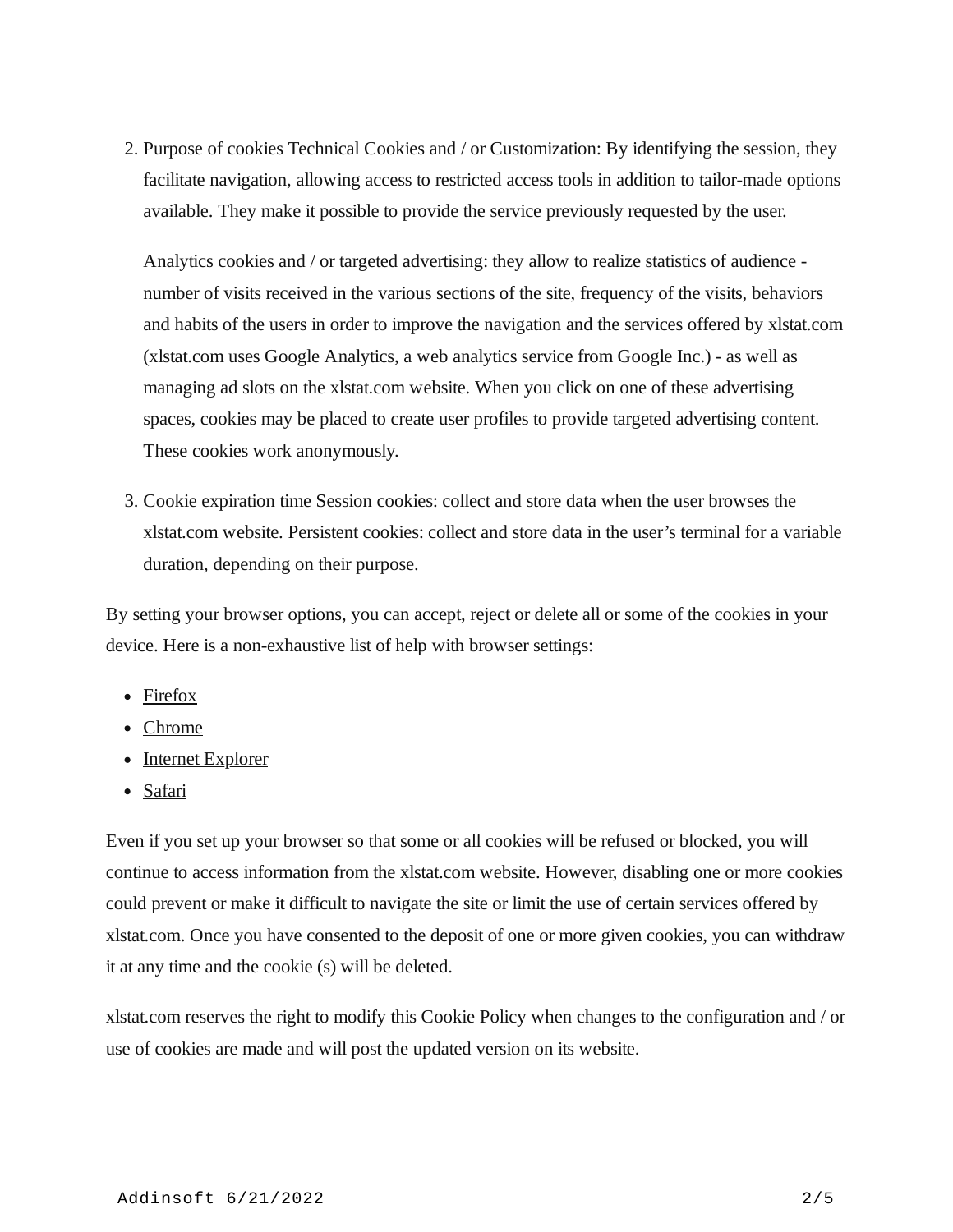## COOKIE SETTINGS

Attention, taking into account of your different wishes rests on a cookie or several determined Cookies. If you delete all cookies registered on your device regarding our site, we will no longer know which consent or refusal you have issued. This will be like resetting your consent and you will have to refuse the Cookies you do not wish to keep. Similarly, if you use another Internet browser, you will have to refuse these Cookies again because your choices, like the cookies to which they refer, depend on the browser and the terminal (computer, tablet, smartphone, etc.) that you use for consult our site.

## Essential and functional cookies (Cookies of the first part)

These Cookies are set up by xlstat.com and are necessary for the proper functioning of the website. You are followed. Cookies are activated.

## Cookies from external providers (third-party cookies)

Cookies from external providers allow us to analyze the use of our website by visitors and to evaluate their performance in order to improve it. If you do not want our site to save Cookies in your browser for this purpose, you can click on the following deactivation links that will save a Cookie in your browser whose only purpose is to neutralize the use of other cookies from the same transmitter.

### **Deny an Audience Cookie**

The audience measurement cookies are issued by us or by our technical service providers to measure the audience of the different content and sections of our site, in order to evaluate and better organize them. These Cookies also make it possible, if necessary, to detect navigation problems and consequently to improve the ergonomics of our services. These cookies only produce anonymous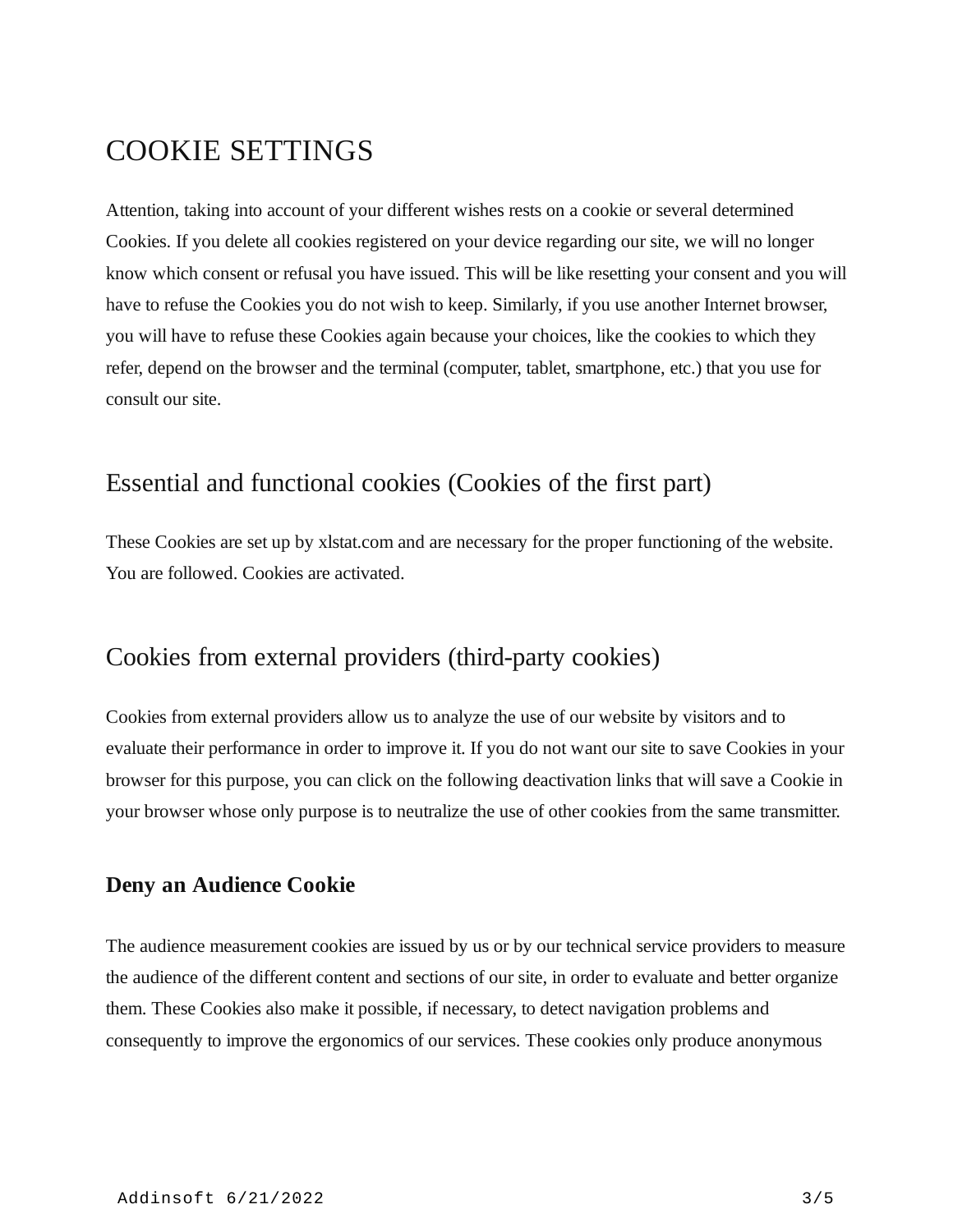statistics and traffic volumes, to the exclusion of any individual information. The lifetime of these Audience Measurement Cookies does not exceed 12 months.

#### **Deny an advertising cookie**

Cookies advertising are issued by our partners, in the advertising space of our site, the exploitation of these spaces contributing to the financing of content and services that we make available to you free of charge. These cookies are deposited by our partners in the framework of advertising partnerships under which the boards may collect data concerning the content consulted on our site, in compliance with the provisions of the Data Protection Act of 1978. These Cookies allow First of all, to count the total number of advertisements displayed in our advertising spaces, to identify these advertisements, their number of respective displays, the number of users who clicked on each advertisement and, if applicable, the subsequent actions taken. by these users on the pages to which these advertisements lead, in order to calculate the sums due to the actors of the advertising broadcast chain (communication agency, advertising network, site / broadcast medium) and to establish statistics. These Advertising Cookies also make it possible to adapt the advertising content displayed on your terminal in our advertising space, according to the navigation of your terminal in our site, see, if necessary, according to the location data (longitude and latitude) transmitted by your terminal with your prior agreement (behavioral advertising). Thus, you can visualize the advertising that seems to us the most adapted to your anonymous profile of use of your terminal. These Cookies can also limit the number of times you see the same advertisement on the same medium and adapt the advertising content displayed on your device in our advertising space based on personal data that you could have voluntarily provide (advertising targeting ). The lifespan of these advertising cookies does not exceed 13 months.

#### **Deny a cookie issued by a social network**

Cookies "Social Networks" allow you to share content on our site with other people or to let other people know your consultation or your opinion about a content on the site. This is particularly the case of buttons "share", "I like", from social networks "facebook" or "twitter". The social network